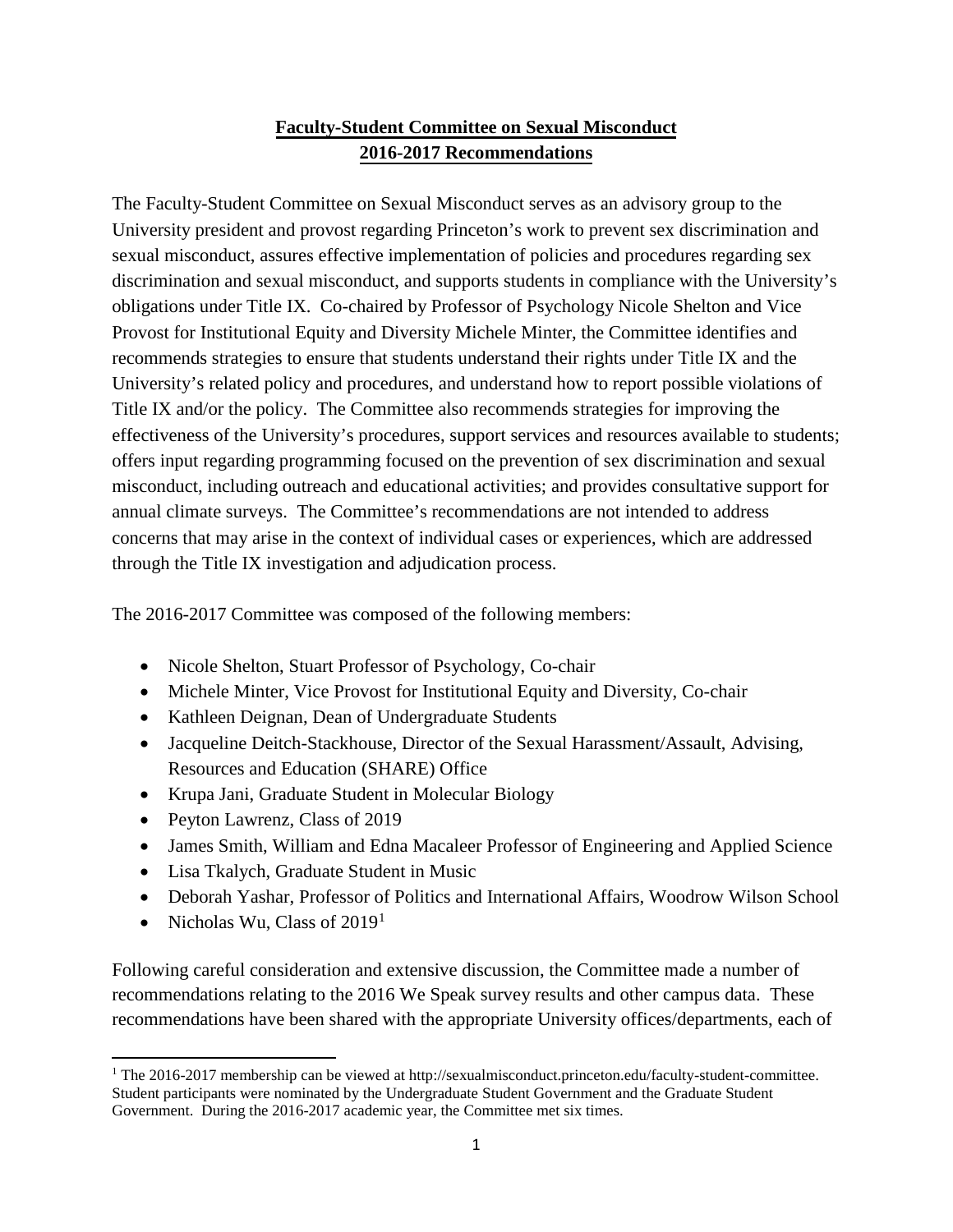which will be considering how to best implement these suggestions. Among the recommendations are the following:

- additional avenues through which to provide training to graduate students, specifically 1. Additional Training for Graduate Students: Graduate students currently participate in two mandatory trainings related to sexual violence and sexual harassment (*Not Anymore!*  online training for first-year students and *Preventing Sexual Harassment* online training for second year students). The Committee recommended that the University consider regarding sexual harassment and professionalism in the workplace, including (1) at Graduate School Orientation, (2) through individual departmental and/or lab-specific meetings, (3) through existing required courses (*e.g.*, mandatory ethics trainings).
- 2. Additional Training for International Students: The Committee recommended that additional training be provided to incoming international students (undergraduates and graduate students) and postdocs, some of whom may have experienced different cultural and social norms regarding gender, dating, and relationships.
- training be developed for postdocs. 3. Additional Training for Postdocs: Postdocs currently participate in the *Preventing Sexual Harassment* online training but receive no additional training related to sex discrimination and sexual misconduct. The Committee recommended that additional
- 4. Additional Training and Support for International Travelers/Researchers: The Committee recommended that the University continue to develop additional training and support for students who are engaged in University-sponsored international travel and/or research, as these students face increased risk for sexual violence and/or sexual harassment.
- opportunity for faculty members regarding how to serve as effective bystanders, 5. Bystander Training for Faculty: In light of the University's 2016 climate survey, which revealed a significant number of graduate students experience sexual harassment in the workplace, the Committee recommended that the University develop a workshop/training including how to appropriately and effectively intervene in concerning or potentially problematic situations, particularly those involving colleagues.
- 6. Departmental Diversity and Inclusion Committees: The Committee recommended that Diversity and Inclusion Committees (currently being piloted by six academic the University continue to support and monitor the development of departmental departments), and should consider whether this pilot program should be expanded to additional departments.
- 7. Collaboration with Eating Clubs' Graduate Interclub Council: While recognizing that the Graduate Interclub Council. The workshop would be designed to provide information regarding the University's policies related to sexual misconduct, as well as the Eating Clubs are independent nonprofit corporations with their own governing bodies, the Committee recommended that the University offer a workshop to the Eating Clubs'